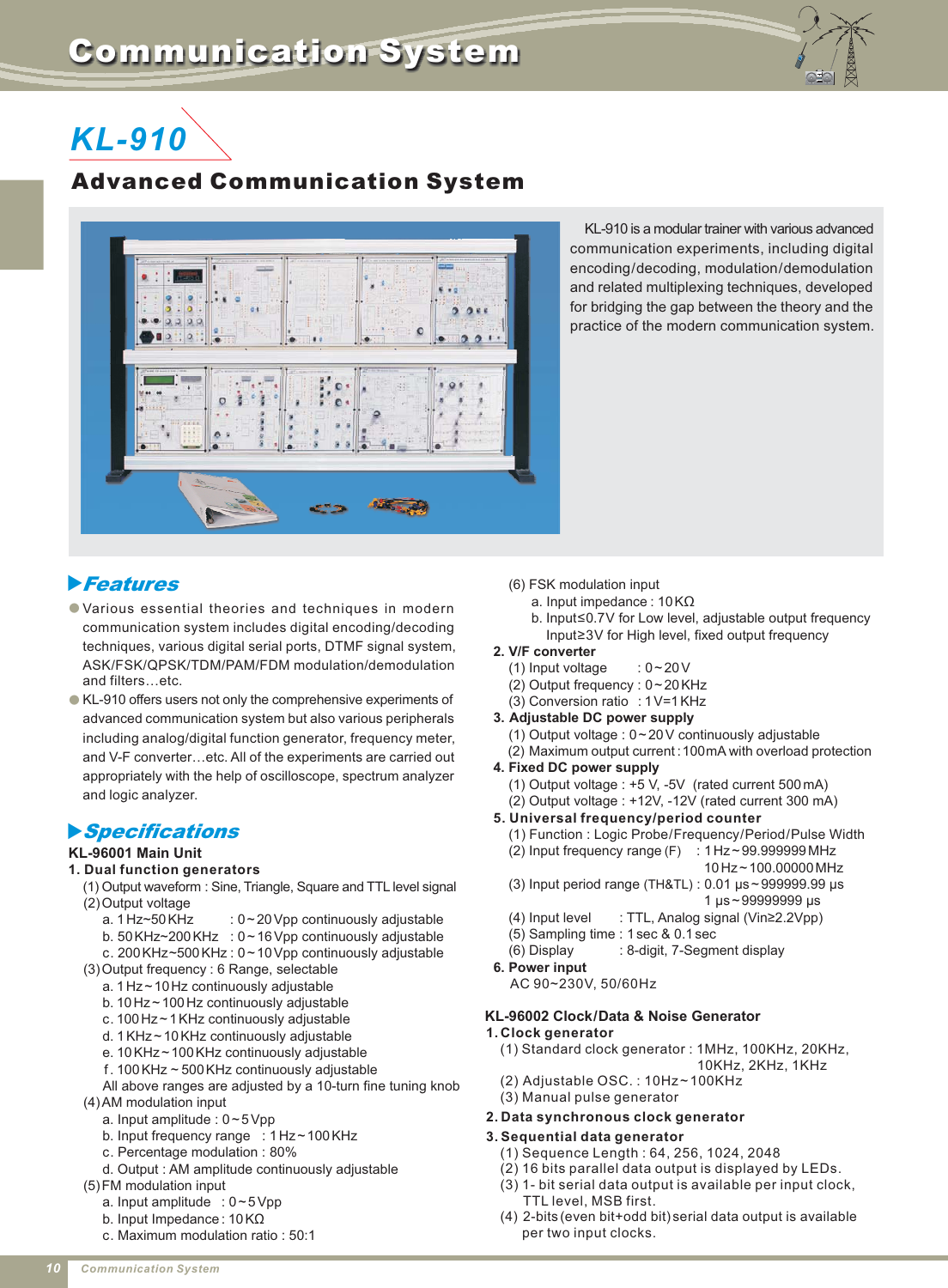



# **4. Random data generator**

- (1) Use 3-bit DIP switch to select a16-bit random seed
- (2) 1- bit random data output is available per input clock, TTL level
- (3) 8-bit parallel random data output is available per input clock, TTL level
- (4) R-2R DAC & buffer for noise generator

# **5. 3-Bit unipolar to bipolar**

- (1) Input : UNI-A, UNI-B, UNI-C, TTL level
- (2) Output : HI= +3.3V, LO=-3.3V

# **KL-96003 Line-Code Encoder & Decoder**

#### **1. Line-code encoder**

- (1) Data bit clock generator : Fmax <= 1MHz Standard clock generator : 1MHz, 100KHz, 20KHz, 10KHz, 2KHz, 1KHz
- (2) Data bit generator
- (3) Data & clock is reset by external pulse or pushbutton
- (4) Signal level unipolar : 0V, +3V Bipolar : -3V, +3V
	- 3-level : -3V, 0V, +3V
- (5) Standard TTL data is encoded using following line-code schemes
	- a. NRZ-L(BIP) b. NRZ-M(BIP) c. UNI-RZ(UNI)
	- d. BIP-RZ(3L) e. RZ-AMI(3L) f. BI  $\Phi$ -L(Manchester 3L) g. DICODE-NRZ(3L)

#### **2. Line-code decoder**

- (1) Line decoder clock
- (2) Line decoder data input
	- b. NRZ-M(BIP) c. UNI-RZ(UNI)
	- d. BIP-RZ(3L) e. RZ-AMI(3L) f. BI  $\Phi$ -L(Manchester 3L) g. DICODE-NRZ(3L)
- (3) Line decoder data : independently output, TTL level
	- a.  $NRZ-L$  b.  $NRZ-M$
	- d. BIP-RZ e. RZ-AMI f. BIΦ-L
	- g. DICODE-NRZ

# **KL-96004 Delta/Sigma/Adaptive Modulation&Demodulation**

#### **1. Delta modulation**

- (1) Sample clock selected by DIP switch
- (2) Data sample control output
- (3) 4-bit DAC(R-2R buffer) for adaptive delta modulation
- (4) Unipolar to bipolar level shift Input : 0V ~ +3V ; Output : -3V ~ +3V
- (5) Integrator a. Input : bipolar signal
	- b. Frequency range : 400Hz ~ 10KHz
- (6) Hard limiter
	- a. Zero crossing detector with threshold voltage of 0V b. Frequency range : 100Hz ~ 100KHz
- (7) SUM. & SUB.
- (8) Multiplier:for adaptive delta voltage control amplitude (VCA)

# **2. Delta demodulation**

- (1) Data sample control output
- (2) 4-bit DAB(R-2R buffer) for adaptive delta modulation
- (3) Unipolar to bipolar level shift  $Input: 0V \sim +3V$ ,
- Output: $-3V +3V$ (4) Integrator
	- a. Input : bipolar signal
	- b. Frequency range : 400Hz ~ 10KHz
- (5) RC LPF
	- Cut-off frequency is adjustable in : 2KHz ~ 20KHz

#### **KL-96005 QPSK Modulation&QPSK Demodulation 1. QPSK-8PSK-8QAM modulation**

- (1) Data modulation source
- 16 bits parallel DIP switch data input
- (2) Modulation function 8PSK, 8QAM, QPSK
- (3) Unipolar to bipolar level shift
- (4) Amplitude modulation
- (5) I modulation multiplier
- (6) Q modulation multiplier
- (7) Linear adder QPSK (shift  $\pi /4$ )
- (8) Mode selector QPSK (No shift )
- (9) 8PSK modulation
- (10) 8QAM modulation

#### **2. QPSK demodulation**

- (1) Signal squarer
- Zero crossing detector with threshold voltage of 0V (2) Hard limiter
- (3) Phase locked loop (PLL) (4) Frequency divider
- (5) IQ-splitter
- (6) I- level discrimination
- (7) Q- level discrimination
- (8) Serial to parallel converter

# **KL-96006 DTMF Generator & Decoder/Controller**

- **1. DTMF generator**
	- (1) Scan keypad & display:
		- a. Input : 4x4 keypad
	- b. Scan display : 8-digit seven segment display & LCDM 20 \*2 (2) DTMF generator
	- (3) 100 sets phone number storage

# **2. DTMF decoder**

- (1) Ring detector
- (2) DTMF decoder
	- a. DTMF decoder number display : LCDM 20 \*2
	- b. DTMF code compare with 2 LED output

# (3) DTMF code controller

(Note : DTMF generator and DTMF decoder share a same LCDM)

#### **KL-96007 Multi-Function Process Module (A)**

- **1. Quadrature audio generator** Frequency range : 300Hz ~ 10KHz
- **2. Quadrature phase splitter**
	- Input frequency range : 200Hz ~ 10KHz
- **3. Phase Shifter**
	- (1) Frequency range : Hi approx. 100KHz, Lo approx. 2KHz for 0 to 360 degrees of phase shift.
	- (2) Coarse adjust 0~180 degrees shift
	- (3) Fine adjustment approx. 20 degrees shift

#### **4. Tunable LPF & 2 sets of counter**

- (1) Filter corner-frequency display : 2 range setting & 4-digit 7-segment display Normal : 0.1Hz ~ 2.5KHz Wide : 10Hz ~ 25KHz
- (2) LPF cut-off frequency attenuation > 60 dB
- (3) Width band VCO

**2. Dual multiplier**

**TDM modulation**

- (4) External frequency counter range Hi range : 1KHz~ 9999KHz
	- Lo range : 0.1KHz~999.9KHz

#### **5. 4-Channel analog multiplxer**

(1) Each channel DC offset : +6V, +2V, -2V, -6V

**1. Triple analog switch & switch sequencer counter &**

(1) Three sets of TTL to bipolar : input TTL level, output -3V ~ +3V

(2) 8-bit DIP switch data for differential encoder & decoder

(1) Analog input bandwidth : DC ~ 300KHz

**KL-96008 Multi-Function Process Module (B)**

*Communication System 11*

 $(2)$  Input channel : 4 channels (3) Bandwidth : DC~2MHz

**3. TTL to bipolar & subtractor/adder**

(2) Control input level : TTL level

(1) Input gain :  $1 - 5$  adjustable (2) Bandwidth approx. DC ~ 1MHz (3) Offset Z : 0V ~ ±5V adjustable

**4. Power amplifiers & DIF. ENC./DEC.**

(1) Amplifier bandwidth : DC to approx. 1MHz

(2) Bandwidth approx. DC ~ 1MHz

(4) Synchronous frequency ALT : 1KHz~500KHz CHOP : 10Hz~1KHz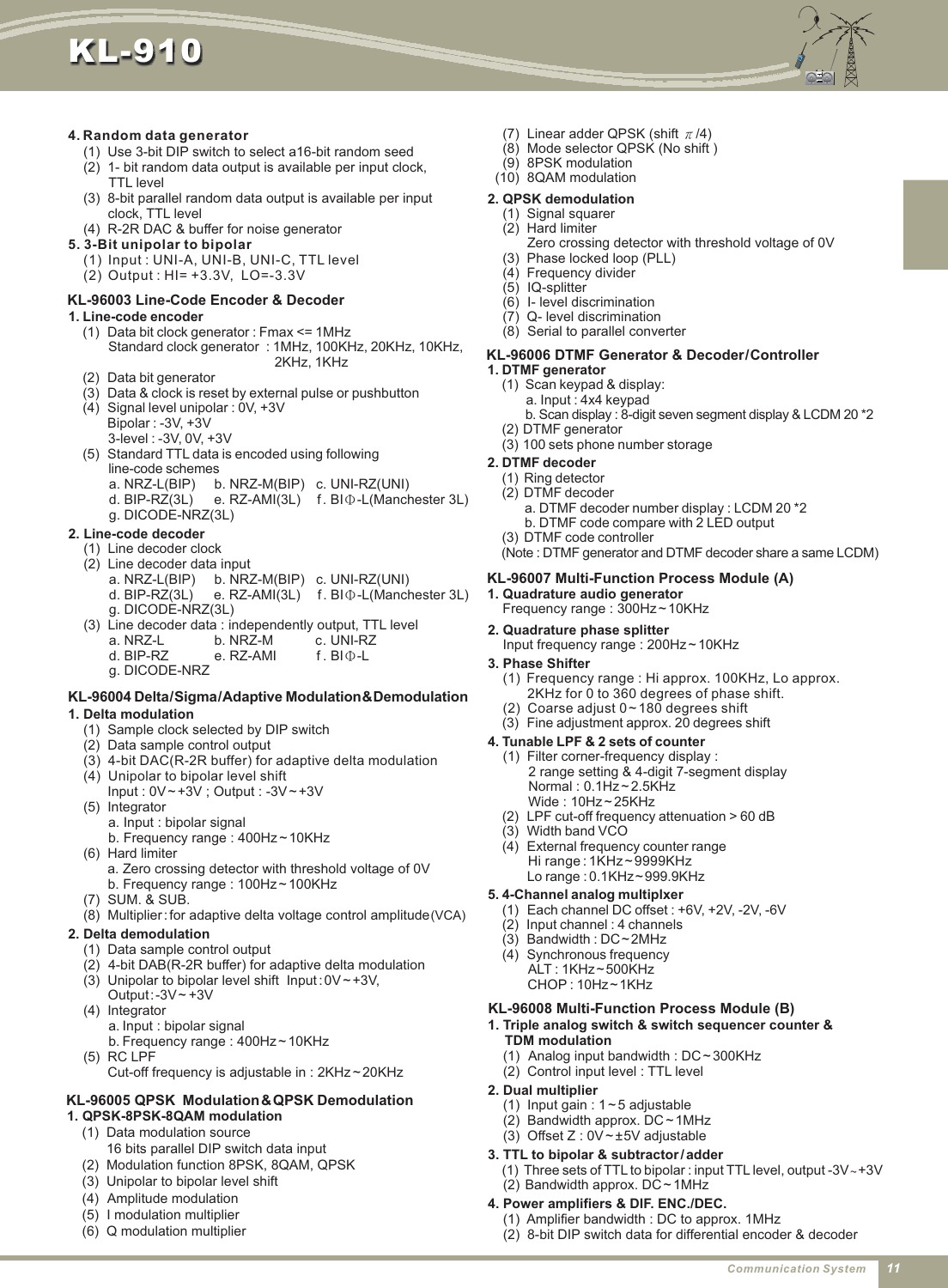KL-910



# **5. Dual RC LPF**

Corner frequency(-3dB) :  $LB:100Hz - 1KHz$ 

HB : 1KHz ~ 10KHz continuously adjustable

- **6. Dual voltage level comparator**
	- (1) Input analog level :  $0V \pm 3V$
	- (2) Level adjustment : 2 level variable Vcph : +5V ~ - 4V, Vcpl : -5V ~ + 4V
	- (3) TTL level inverter

# **KL-93006 TDM & PAM-TDM Multiplexer/Demultiplexer**

# **1. TDM multiplexer**

- (1) Audio signal generator
	- a. Triangle generator : 100Hz~15KHz, 6Vpp
	- b. Square generator : 100Hz~15KHz, 6Vpp
	- c. Sine generator :  $800$ Hz ~ 65KHz, 6Vpp
- (2) Analog switch multiplexer
	- a. TDM channel : Channel A, B, C 3 port
	- b. TDM switch frequency : 1MHz, 50KHz, 5KHz, 1KHz c. TDM frame generator :
	- . FSYNO : TDM frame synchronously transmit pulse Ⅰ : TTL level
		- . FCLKX : TDM transmit data clock : TTL level Ⅱ
	- : TDM data frame transmit synchronous pulse : TTL level Ⅲ
	- d. TDM frame auto start level for synchronization : TTL Level

# **2. High speed analog PAM-TDM multiplexer**

Audio signal PAM-TDM simultaneous multiplexer

# **3. TDM simultaneous (not single channel) demultiplexer**

- (1) Analog switch demultiplexer
	- a. TDM mixed signal level 6Vpp
	- b. Switch voltage level 6Vpp
	- c. TDM switch frequency : 1MHz, 50KHz, 5KHz, 1KHz
	- d. FSYNI : TDM start frame input : TTL level
	- e. Auto start frame detector : TTL level
- (2) TDM demultiplexer output : Channel A, B, C 3 port
- (3) TDM frame receiver counter : F0~F7 (8-bit LED)

# **KL-93007 FDM Multiplexer / Demultiplexer**

# **1. FDM multiplexer**

- (1) FDM multiplexer channel : Channel A,B,C 3 port
- (2) Wien bridge audio signal generator
	- a. Variable sine generator : 2KHz ~ 50KHz, 0~6Vpp
	- b. Fixed sine generator : 3.3KHz, ±10%, 0~6Vpp
	- c. Fixed sine generator : 1KHz, ±10%, 0~6Vpp
- (3) Hartley carrier signal generator
	- a. Adjustable carrier generator : 450KHz~550KHz, 0~6Vpp
	- b. Adjustable carrier generator : 270KHz~330KHz, 0~6Vpp
	- c. Fixed carrier generator : 100KHz, ±5%, 0~6Vpp
- (4) AM modulator
	- a. Carrier signal : 100KHz~500KHz
	- b. Audio signal : 1KHz ~ 20KHz
	- c. Modulation rate & level : 10% ~ 100% d. FDM high bandwidth SUM : 1Hz ~ 1MHz
	-

# **2. FDM demultiplexer**

- (1) FDM demultiplexer channel : Channel A,B,C 3 port (2) AM band tune
	- Carrier bandpass filter BPF : 3 channel input : 3Vpp Channel A: 500KHz Adj. ±20%, BW: 100KHz, ±10% Channel B: 300KHz Adj. ±20%, BW: 100KHz, ±10% Channel C: 100KHz Adj. ±20%, BW: 100KHz, ±10%
- (3) AM demodulator
	- a. AM rectifier
	- b. Adjusting LPF

LPFA : Min : 1KHz Adj. ± 20%, Max : 30KHz Adj. ± 20% LPF B: Min: 1KHz Adj. ± 20%, Max: 30KHz Adj. ± 20% LPF C : Min : 250Hz Adj .±20% , Max : 2.5KHz Adj.±20 %

- c. FDM demultiplexer audio signal output :
	- Channel A : Sine :  $3KHz \sim 20KHz$ ,  $\pm 10\%$
	- Channel  $B :$  Sine :  $3KHz, \pm 10\%$
	- Channel C: Sine: 1KHz, ±10%

# **KL-93008 Signal Converter/Recovery/Regeneration**

# **1. Quadrature audio generator**

- (1) Frequency range : 300Hz ~ 10KHz
- (2) Analog output level : 7Vpp
- (3) Analog output :  $\text{SIN}(\omega t)$ , COS( $\omega t$ )
- (4) Analog distortion < 0.1%
- (5) Digital output : TTL, TTL with 90° phase shift
- **2. Up/down frequency converter**
	- (1) Multiplier
		- a. Frequency A input : 10KHz ~ 1MHz
		- b. Frequency B input : 10KHz ~ 1MHz
	- (2) Second order LPF down converter : 1KHz ~ 120KHz
	- (3) Second order HPF up converter : 330KHz~1MHz
	- (4) External input LPF & HPF for other up / down converter

# **3. Carrier signal recovery**

- (1) Up converter for double carrier input : Vin(min) : 0.5Vpp (2) PLL & PLL/2
- (3) Adjustable second order LPF : Remove harmonic for carrier (sine) signal recovery
- (4) Adjust phase shift :  $0 \sim 150$  degrees phase shift

# **4. Synchronous clock recovery**

- (1) Manchester encoder enclosed synchronous signal
- (2) Clock XOR and clock delay for clock periodic detector
- (3) PLL for synchronous clock recovery output

# *List of Modules*









KL-96005 KL-96006 KL-96007 KL-96008



# *List of Experiments*

# **1. Main Unit (KL-96001)**

- 1-1 Signal measurement and experiment
- 1-2 Signal modulating experiment
- 1-3 Voltage to frequency converter
- 1-4 Frequency and period measuring experiment
- 1-5 DC power supply experiment